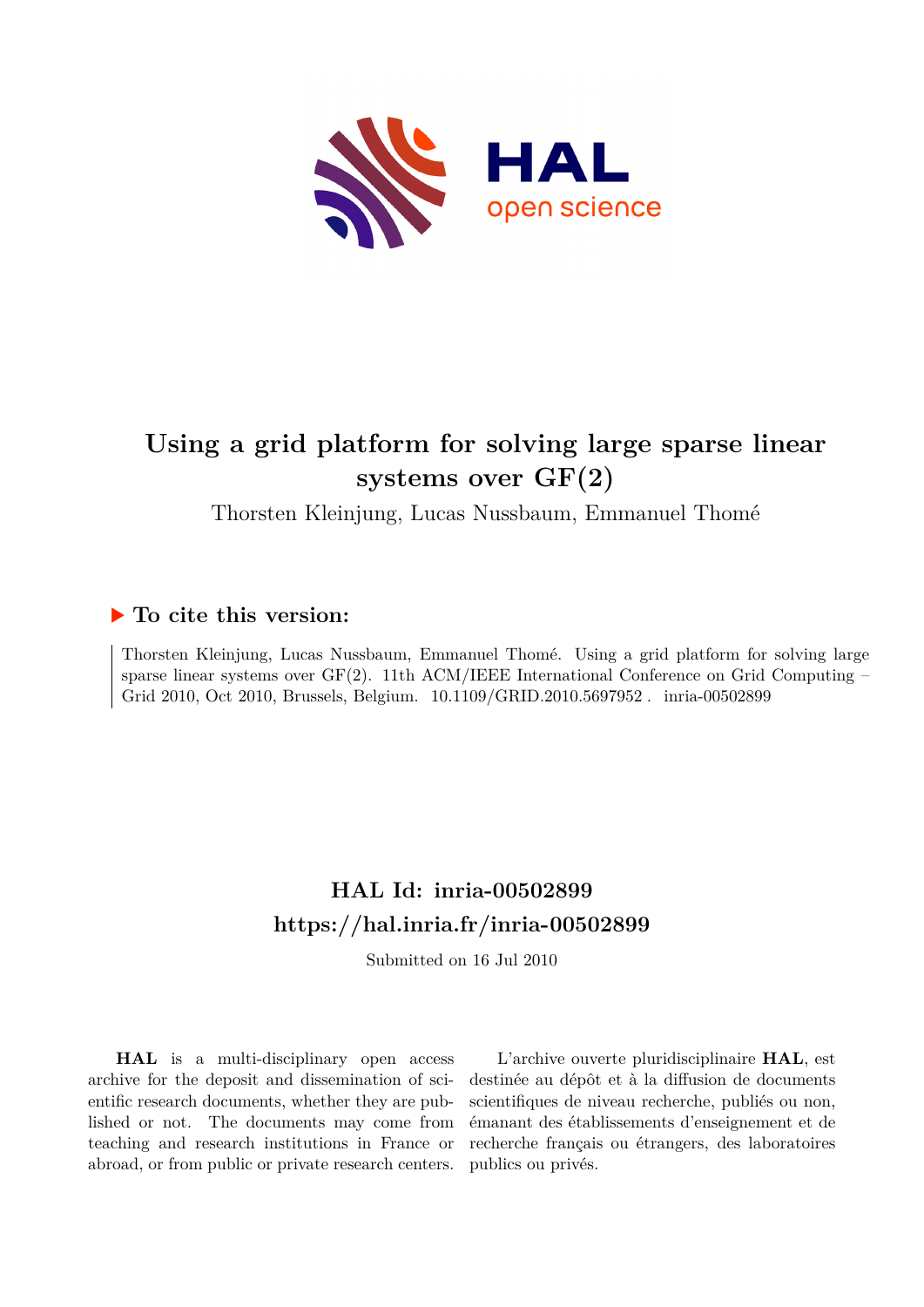# **Using a grid platform for solving large sparse linear systems over** GF(2)

Thorsten Kleinjung *ÉPFL/IC/Lacal ÉPFL Lausanne, Switzerland thorsten.kleinjung@epfl.ch*

Lucas Nussbaum *Projet Algorille LORIA – Université Nancy 2 Nancy, France lucas.nussbaum@loria.fr*

Emmanuel Thomé *Projet Caramel INRIA Nancy Nancy, France Emmanuel.Thome@inria.fr*

*Abstract***—In Fall 2009, the final step of the factorization of rsa768 was carried out on several clusters of the Grid'5000 platform, leading to a new record in integer factorization. This step involves solving a huge sparse linear system defined over the binary field** GF(2)**. This article aims at describing the algorithm used, the difficulties encountered, and the methodology which led to success. In particular, we illustrate how our use of the block Wiedemann algorithm led to a method which is suitable for use on a grid platform, with both adaptability to various clusters, and error detection and recovery procedures. While this was not obvious at first, it eventually turned out that the contribution of the Grid'5000 clusters to this computation was major.**

#### I. INTRODUCTION

The work described in the present article originates from the rsa768 project, which is an *integer factorization* challenge. This algorithmic task is of prime interest in cryptographic context, since it is the keystone of the RSA cryptosystem. The *cryptographer* builds a *public key* which is an integer N, the *private key* being two prime numbers  $p$  and  $q$  of roughly equal size satisfying  $N = pq$ . Factoring N unveils the private key from the public key. It is therefore of prime interest to assess constantly the state of the art in terms of integer factoring, so that deployed cryptographic solutions (e-commerce, EMV credit cards, and many, many more) can be designed with proper parameters. Here, rsa768 denotes a particular 768-bit (232 decimal digits) composite integer published by RSA laboratories as a *challenge*<sup>1</sup> . This challenged has been solved in December 2009 as a joint effort between several research teams [1].

Factoring a 768-bit number reveals a large number of stumbling blocks. The preferred, and most efficient algorithm for this task, is the *Number Field Sieve* (NFS) factoring algorithm [2]. Describing this algorithm is out of scope of the present article. It suffices to know that there are two computationally intensive steps. The first step, called *sieving*, is a typical resource harvesting task. The second step, which draws our attention in the present article, is radically different. This step is a *linear algebra* step.

Several solutions to a homogeneous linear system defined over the binary field GF(2) are to be found. While linear algebra is ubiquitous, the linear system encountered here differs in many fundamental aspects from the systems typically encountered in other contexts – these differences are outlined in Section II. The question of *how* this linear algebra computation is performed has several aspects. The main contribution of this work is the presentation of an approach which makes it possible to solve a large linear system of this kind (about 192,000,000 equations and unknowns) on a grid platform, with the capability of using not only one, but *several* unconnected clusters.

Indeed, while part of the rsa768 computation used computer time provided by partners ÉPFL (Switzerland), and NTT (Japan), we describe here how a significant part of the computation has been carried out on the Grid'5000 platform, which is an experimental platform dedicated to research in large-scale and distributed systems, composed of a dozen of clusters and a total of 6000 CPU cores.

Our approach illustrates that the needs in terms of computer resources for a computation such as the rsa768 linear system are quite different from a "supercomputer", and that even an exclusive access to a dedicated "in-house" cluster is not nec-

Experiments presented in this paper were carried out using the Grid'5000 experimental testbed, being developed under the INRIA ALADDIN development action with support from CNRS, RENATER and several Universities as well as other funding bodies (see https://www.grid5000.fr).

<sup>&</sup>lt;sup>1</sup>Money rewards used to be offered for solving such challenges, prior to 2007. Since then, RSA laboratories have discontinued this practice.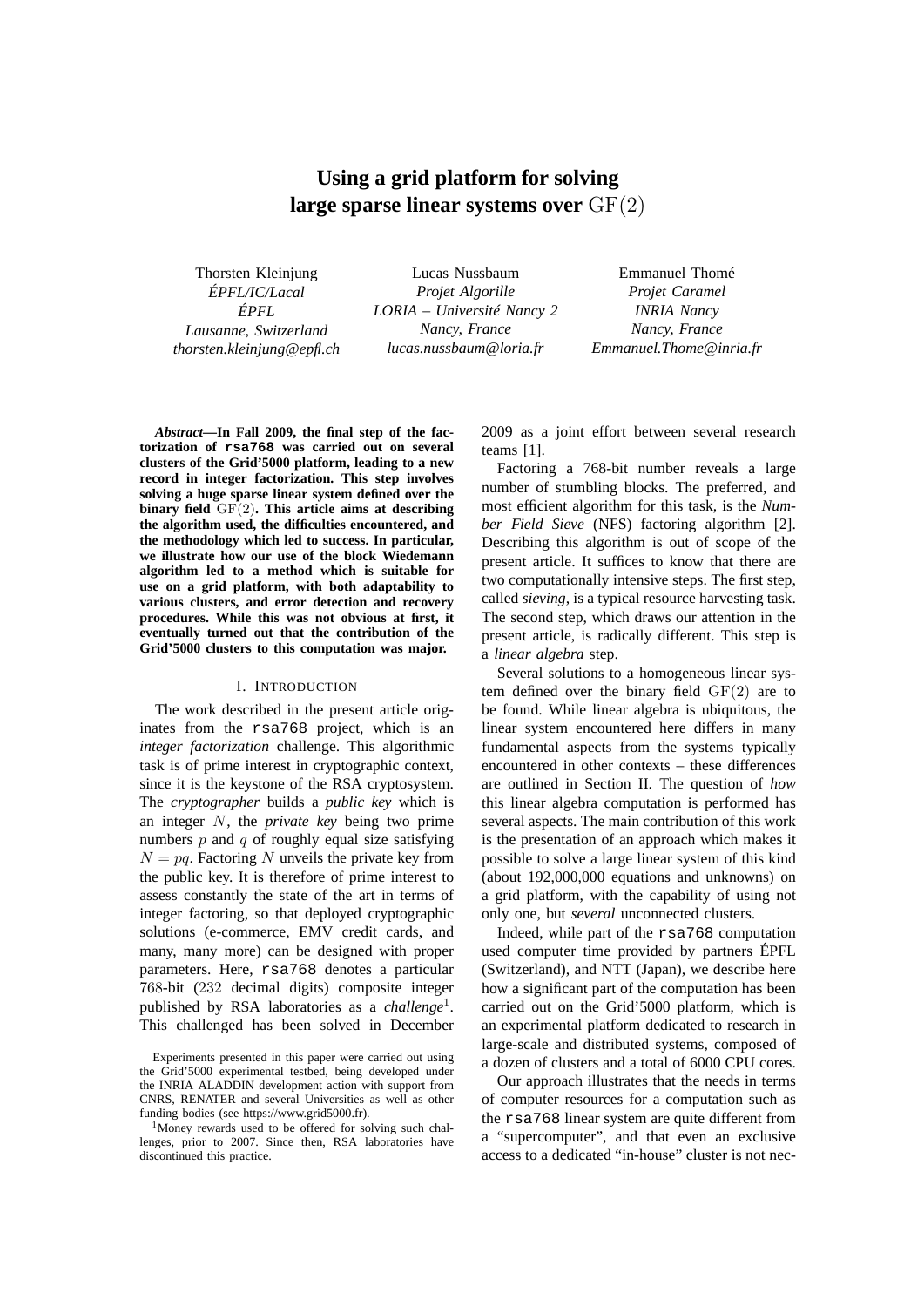essary. As an outcome, the amount of distribution achieved for the rsa768 linear system goes quite a bit beyond what has been previously done.

A second characteristic of linear algebra computations, especially those relying on black box methods (described in Section II) is the crucial importance of the error detection and recovery procedures. We describe how our approach is capable to achieve this fault management in a satisfactory way.

Section II gives details on the linear system to be solved, and lists the relevant algorithms. Section III gives specifically a bird's eye view on the block Wiedemann algorithm, which has been used in the computation. Section IV discusses how the computation is split into elementary subtasks, while Section V details how these subtasks are scheduled, together with the issues relative to the management of the computation at a central level. Section VI describes how the results were checked against errors. Some experimental results and comparisons are summarized in Table II.

A common topic occuring in linear algebra calculations is not detailed in this present article. Of course, it is important to know how linear algebra operations (in our case, matrix-times-vector multiplications) are performed on a cluster using e.g. the MPI interface, and taking advantage of high-speed networks, topologies, and so on. This is obviously one of the ingredients of our work, but rather orthogonal to our primary focus which is on the use of several unconnected clusters.

## II. STATEMENT OF THE PROBLEM

# *A. The matrix*

Throughout the article, we assume that an  $N \times$ N matrix M defined over the binary field  $GF(2)$ is given, and that we seek elements of the *right nullspace*<sup>2</sup> of this matrix. More specifically, since we instantiate our work with the rsa768 matrix, we provide the exact characteristics of the matrix under consideration:

- $N = 192,796,550$  rows and columns; dimension of the kernel at least 1, 000.
- 27,797,115,920 non-zero coefficients, i.e. approximately 144 non-zero coefficients per matrix column;
- 105 GB to store the matrix in a straightforward format.

Of course, as can be judged from the figures above, the matrix M is extremely *sparse*. Sparse matrices occur in various contexts, but are probably best known in the context of numerical computations. It is important to stress that the problem we consider here is radically different, notably with respect to the following aspects.

- The field of definition being a finite field (not R or C), there is *no* relevant notion of *convergence*, *fixed point*, or *dominant eigenvalue*. Many algorithms rely on such key concepts for solving numerical linear systems, and this is unfortunately of no use in our context.
- While it occurs fairly often that large sparse matrices are symmetric, or perhaps almost symmetric, this is not the case here. The matrix to be solved does have some distinguishing shape, however. The density of the columns is evenly distributed, while the density of rows is not: a small number of rows are extremely heavy, almost dense, while the vast majority of rows are considerably sparser than average. 90% of the rows have less than 110 non-zero coefficients, 66% have less than 36. Thus one clearly has "dense" and "sparse" areas, the sparse parts accounting unfortunately for the largest part of the computation time.
- Numerical stability is not an issue, since all computations are *exact*. There is a counterpart though. In numerical calculations errors due to bad memory are usually not a problem. A flipped bit in the mantissa does not change the value much and even if a bit in the exponent flips, its effect might be unnoticeable after a few iterations. In contrast, a flipped bit in the calculation over  $GF(2)$  will be a disaster since its effect will spread and, after a few iteration, all components of the vector will be affected, thus invalidating the whole computation.

#### *B. Algorithms*

The problem of solving large sparse linear systems over finite fields has emerged a few decades ago in the context of integer factorization and computation of discrete logarithms over finite fields. A classical survey of the early methods is given in [3].

Sparseness being the key characteristic here, the most efficient methods are *black box* algorithms. The matrix M defining the linear system to be solved is considered as a black box, to which no internal access is allowed, and which is capable

<sup>2</sup>Most presentations of the Number Field Sieve call for a row dependency, hence an element of the left nullspace. For consistency of the presentation, we give here the transposed view.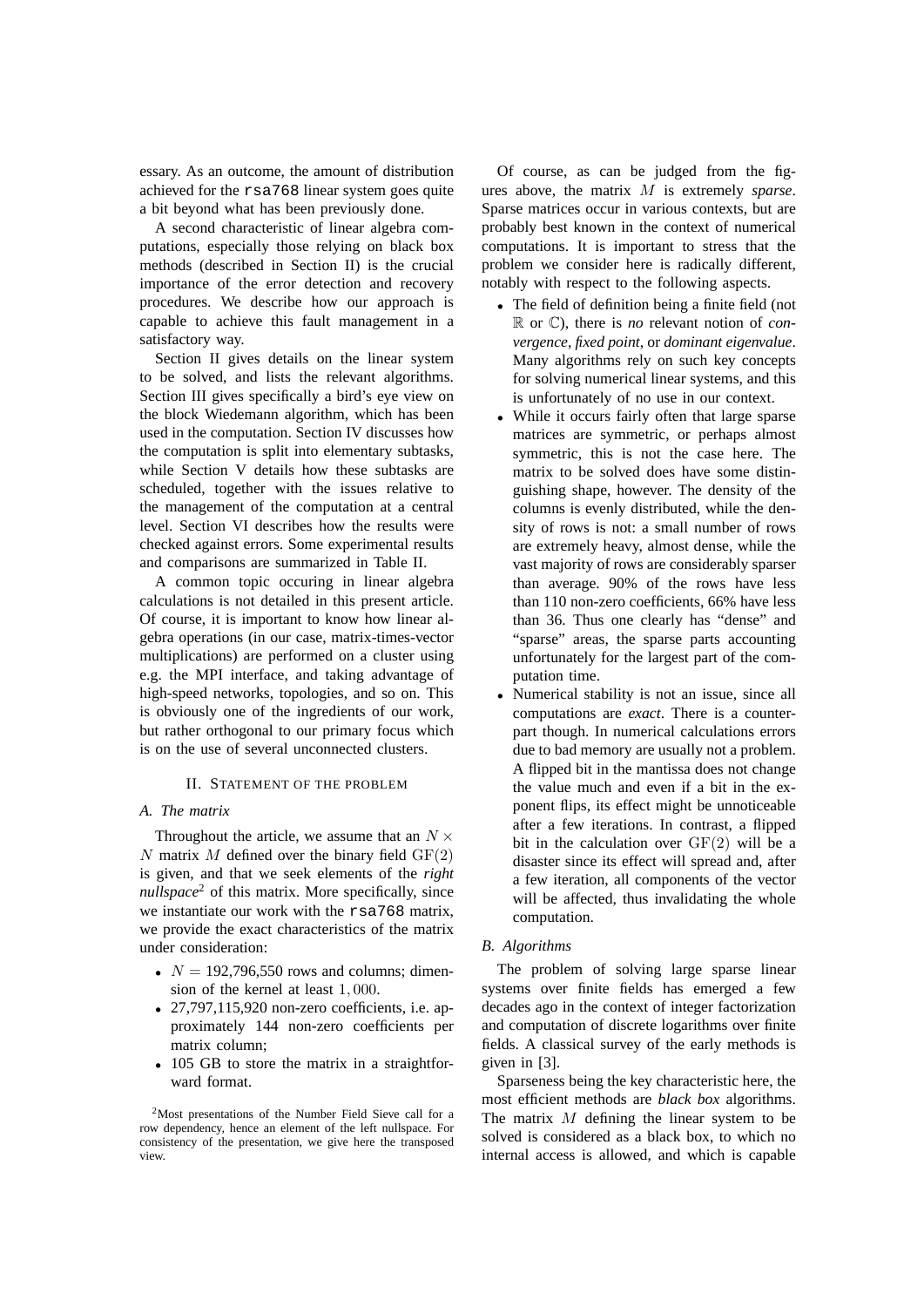of performing only one operation, namely the multiplication of the matrix by a vector.

When the linear system to be solved is defined over the finite field  $GF(2)$ , the algorithms of choice are so-called "block" methods, alternatively viewed as "single-instruction, multiple data" algorithms: vectors are replaced by blocks of vectors. A block of vectors is a sequence of  $N$  tuples of  $n$ bits, where the "blocking factor"  $n$  is typically 64 or a multiple thereof. This effectively represents n vectors of N coordinates. Operations such as the addition of two vector blocks use the machineword wide XOR operation when  $n = 64$ . In return, the number of required black box applications is reduced almost proportionally (up to a certain limit).

Two algorithms are commonly used, known as the block Lanczos and the block Wiedemann algorithm. The block Lanczos algorithm is appealing because it requires slightly less computations than the block Wiedemann algorithm. However it does not scale as well, as outlined in [4], [1]. The block Wiedemann algorithm offers the possibility of splitting most of the computation into several independent computations, thereby allowing a very desirable coarse-grain parallelism. This advent of the block Wiedemann algorithm as an alternative to the block Lanczos algorithm appeared first on a significant scale in [5] and [4].

### III. THE BLOCK WIEDEMANN ALGORITHM

The block Wiedemann algorithm [6] is a block extension of the Wiedemann algorithm [7]. This method is *a priori* specific to finite fields. We give here an outline of the algorithm. A complete exposition of the block Wiedemann algorithm can be found in several places [6], [8], [9] and some of the references therein.

The starting point of the block Wiedemann algorithm is a vector block  $y$ , consisting of  $n$ linearly independent N-bit vectors. One typically takes  $n = 64n'$ , so that n' sequences of N 64-bit words are needed to store the vector  $y$ . A second input is a vector block  $x$ , similarly consisting of  $m$  linearly independent  $N$ -bit vectors. Here  $m$  is a second blocking parameter, not necessarily equal to *n*. Likewise, we typically set  $m = 64m'$ . The analysis of the algorithm requires the vectors in the block  $x$  be random vectors. However for efficiency we content ourselves with x being a set of  $m$  unit vectors, while  $y$  is indeed random.

# *A. First step: scalar products*

The first step of the block Wiedemann algorithm computes the first  $L = \left\lceil \frac{N}{m} \right\rceil + \left\lceil \frac{N}{n} \right\rceil$  terms of the following power series.

$$
A(X) = \sum_{i=0}^{L} a_i X^i = \sum_{i=0}^{L} {}^{t}x M^i y X^i.
$$

The computation of this series can be done by repeating the following iteration:

- Set  $y_0 \leftarrow y$ , and  $i = 0$ ;
- Output  $a_i = {}^t xy_i$ . Set  $y_{i+1} = My_i$ , and  $i \leftarrow$  $i + 1;$
- Repeat previous step until  $i = L$ .

The key observation here is that column  $j$ of the matrices  $(a_i)_i$  does not depend on the columns  $j'$  of the starting vector  $y$ , as long as  $j \neq j'$ . Therefore, the terms of the series  $A(X)$ can be computed piecewise, e.g. 64 columns by 64 columns. This is exactly how the computation is carried out. Using the superscript notation  $S^{(j)}$ to denote the submatrix extracted from a matrix S by selecting the 64 columns of indices  $64j$  to  $64j + 63$ , we thus have:

$$
a_i^{(j)} = {^t x M^i y^{(j)}},
$$
  
\n
$$
a_i = \left(a_i^{(0)} \middle| a_i^{(1)} \middle| \dots \middle| a_i^{(n'-1)}\right)
$$

Producing the terms of  $A(X)$  therefore essentially involves repeated application of the black box. Each submatrix  $A(X)^{(j)}$  gives rise to a sequence of  $m \times 64$  matrices over GF(2); we have  $n'$  such sequences of  $L$  terms. A sequence of  $\ell$  consecutive terms of such a sequence is thus made of  $\ell \times m \times 64$  bits. Note that a sequence  $(a_i^{(j)})_{i=i_0...i_0+\ell-1}$  requires only prior knowledge of the vector  $y_{i_0}^{(j)} = M^{i_0} y^{(j)}$ .

## *B. Second step: linear generator*

The next (central) step of the block Wiedemann algorithm computes a *linear generator* for A(X). Description of how this step works is out of scope here, the reader is referred to [9] for an algorithm of complexity  $O((m+n)^2N \log N)$  for this task. This linear generator is an  $n \times n$  matrix  $F(X)$  of polynomials of degree  $\left\lceil \frac{N}{n} \right\rceil$  such that

$$
w = \sum_{i=0}^{\left\lceil \frac{N}{n} \right\rceil} M^i y^i F_i
$$

is with high probability an element of the kernel of the matrix  $M$ . This step is the one whose complexity *grows* with the blocking factors m and n, and furthermore it does not lend itself well to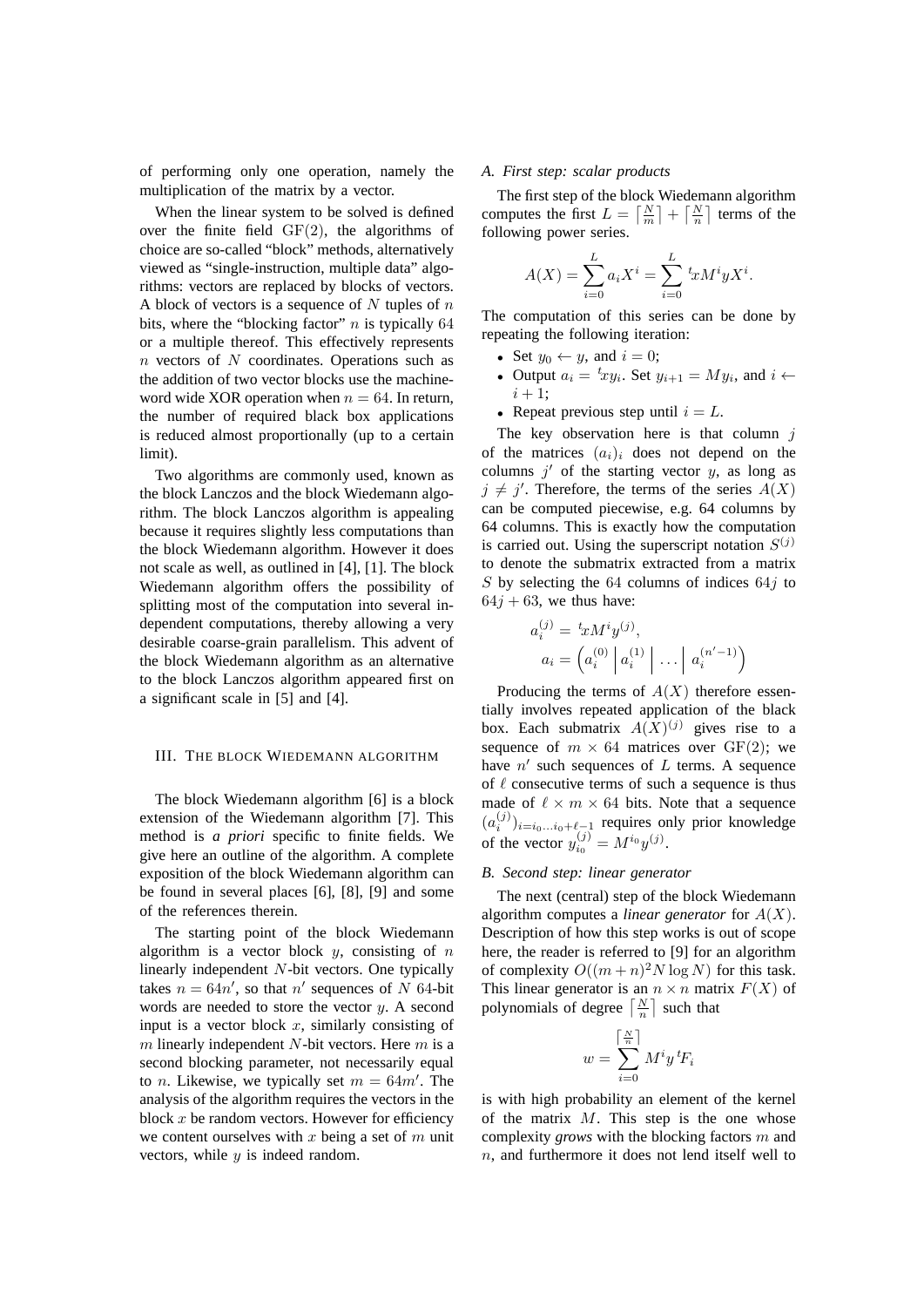running on a grid platform. However the flexibility in the choice of parameters made it possible to arrange so that this step is not a stumbling block.

#### *C. Third step: evaluation*

The final step uses the linear generator, and proceeds in a way which is similar to the first step. The operations performed are:

- Set  $y_0 \leftarrow y$ ,  $S = 0$ , and  $i = 0$ ;
- Do  $S \leftarrow S + y_i \, {}^t\!F_i$ . Set  $y_{i+1} = My_i$ , and  $i \leftarrow i + 1;$
- Repeat previous step until  $i = \lceil \frac{N}{n} \rceil$ . Output  $S = w$ .

As was already pointed out for the first step of the computation, it is possible to split the computation of S into several independent tasks. Indeed, we have:

$$
S = \sum_{i=0}^{\lceil \frac{N}{n} \rceil} M^i y^i F_i,
$$
  
= 
$$
\sum_{j=0}^{n'-1} \sum_{i=0}^{\lceil \frac{N}{n} \rceil} M^i y^{(j)} f_i^{(j)}
$$

where the superscript notation  $(j)$  is as in Section III-A. It follows that  $S = w$  can be computed as a sum of several partial sums. The formula above explicits already  $n'$  clearly identified partial sums, but in fact, assuming a few vectors  $y_{i_0}^{(j)}$  have been kept from the first step of the computation, it is possible to compute the partial sum:

$$
S_{(i_0...i_0+\ell-1)}^{(j)} = \sum_{i=i_0}^{i_0+\ell-1} M^{i-i_0} y_{i_0}^{(j)} {}^t F_i^{(j)}.
$$

Such a sum is a vector block of  $Nn$  bits. Note the considerable difference with the size of the results from the first step. Here, partial sums are large and do not depend on the length  $\ell$  of the partial computation.

## IV. SPLITTING INTO SMALL TASKS

# *A. Steps 1 and 3 into pieces*

Having developed the outline of the block Wiedemann algorithm, we now wish to identify a decomposition of steps 1 and 3 into subtasks. The intent is that one such subtask is run on one cluster, and several subtasks can run *concurrently* on different, *unconnected* clusters.

Computations of steps 1 and 3 relate to  $n'$  different recurring sequences  $y^{(0)}, \ldots, y^{(n'-1)}$ . Focusing on sequence number  $j$ , the data computed from the sequence elements  $y_{i_0}^{(j)}$  to  $y_{i_0+\ell-1}^{(j)}$  is thus derived from the knowledge of the starting

iteration  $y_{i_0}^{(j)}$ , as well as some possible auxiliary data.

More specifically, we can instantiate the data sizes at stake here with the rsa768 matrix sizes. The *blocking factors* chosen for the rsa768 computation were  $m = 1024$  (hence  $m' = 16$ ) and  $n = 512$  (hence  $n' = 8$ ).

First, iterations  $i_0$  to  $i_0 + \ell - 1$  of step 1 on sequence j require the input vector  $y_{i_0}^{(j)}$ . This represents  $N$  machine words of 64 bits, which is 1.43 GB. The output of this subtask is the collection of tiny matrices  $\left\{ \left. ^{t}xy_{i}^{\left( j\right) },\right. i_{0}\leq i< i_{0}+\ell\right\}$ . Each such matrix is an  $m \times 64$  matrix, which occupies 8 kB of memory. The output of the subtask is therefore 8 $\ell$  kB, plus the ending iteration  $y_{i_{0}}^{(j)}$  $t_{i_0+\ell}^{(J)}$ . Step 1 has to run until iteration number  $L \approx 565,000$ .

Iterations  $i_0$  to  $i_0 + \ell - 1$  of step 3 on sequence j also require the input vector  $y_{i_0}^{(j)}$  (which may have been kept from the step 1 runs). Furthermore, the linear generator coefficients  $F_i^{(j)}$  are if the result  $\sum_{i=i_0}^{i_0+l-1} y_i^{(j)} t F_i^{(j)}$ . The amount of linear generator data to be read is  $\ell$  coefficient matrices of size  $n \times 64$ , which corresponds to  $4\ell$  kB. The output of the subtask is the partial sum, which is  $n'$  times as large as a vector, hence about 12 GB. The ending iteration  $y_{i_0}^{(j)}$  $\sum_{i_0+\ell}^{(J)}$ , as before, is also needed. Step 3 has to run until iteration number  $\left\lceil \frac{N}{n} \right\rceil \approx 375,000$ .

#### *B. Concurrent computations*

We have already mentioned that computations relative to different recurring sequences are completely unrelated, so that they can run on different unconnected computing resources. Also, note that step 3 uses iterates  $y_{i_0}^{(j)}$  which have already been computed by step 1. While storing *all* iterates would obviously be a bad idea, it appears that storing a few of them increases the potential number of concurrent subtasks that can run during step 3.

#### *C. Constraints for choosing clusters*

The choice of an appropriate cluster for running a subtask is driven by several criteria. Most of the time spent in the computation is related to the matrix-times-vector multiplications. Therefore it is natural, among the available clusters, to favour those with a high-speed network available (Myrinet, Infiniband for example). We also require obviously that the matrix, as well as all required temporary buffers, fit in RAM on the cluster nodes. As a rule of thumb, for the rsa768 matrix, this requires a total of 200 GB of RAM. As briefly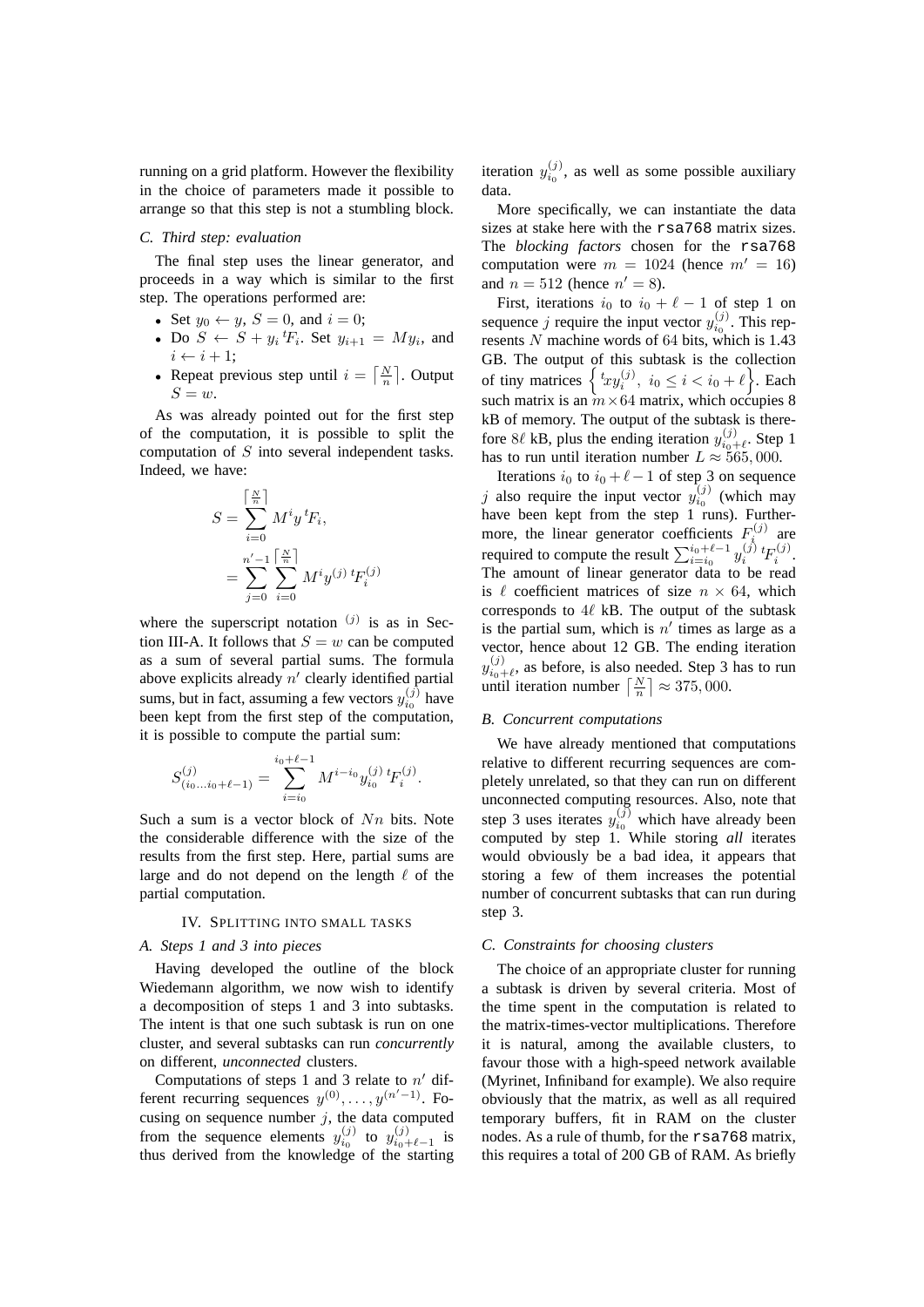argued in the introduction, the specifics of how the matrix-times-vector multiplication is performed on a cluster are not developed here.

For a cluster to be used, the number of CPU cores used must also match some constraints. It must be decomposable in the form  $p \times q$ , where  $p$  and  $q$  are preferably of comparable size so that the cost of communication is not too unbalanced in the matrix-times-vector multiplications. It is also necessary to prepare the matrix for a computation on such a grid of  $pq$  jobs (in the MPI sense). This is a relatively expensive precomputation, whose output is a collection of files of approximate total size 75 GB.

## *D. Roadmap of a subtask*

A subtask, when specified as an abstract description such as "work with iterations  $i_0$  to  $i_0 + \ell - 1$  of step 1", and when run on a specific (sub-) cluster, goes through several steps. When a job starts on the computer cluster, no persistent storage exists, so that the complete required data set must be imported from central storage before computations can actually begin. This includes the precomputed matrix data mentioned above, the starting iteration  $y_{i_0}^{(j)}$ , as well as for step 3 the linear generator data  $\left\{ F_i^{(j)}, i_0 \le i < i_0 + \ell \right\}$ .

Likewise, all results must be saved to central storage, because all local data is lost when the job terminates.

# V. SEVERAL CLUSTERS FOR SEVERAL SUBTASKS

The crux of our approach is the capability to adapt to a changing set of available clusters. The clusters which, as per the criteria developed in the previous section, are eligible for running a subtask at a given moment, are not always the same. Table II at the end of this article gives an indication on the number of different configurations which have been used. This dynamic set of available resources contrasts with the situation of "in-house" clusters which in favourable cases can be tailored specifically to the needs of the computation.

The management of the computation at the "central" level (above the "subtask" level) has two facets. Of course, this includes the dispatching of subtasks on the different computer clusters. This dispatching must be efficient, and must avoid exhausting the computing resources (this concern appears because Grid'5000 is an experimentation grid). Another facet is related to one of the key differences between a dedicated cluster and a shared computing resource. As alluded to in Section IV,

we cannot rely on persistent local storage on the nodes. This implies that storage is an issue which must be handled at the central level.

## *A. Scheduling grid jobs for subtasks*

The complete rsa768 linear algebra computation lasted about four months, but each subtask is limited to the maximum job length allowed in the platform (about 60 hours for Grid'5000). Therefore, organizing subtasks is a matter of scheduling grid jobs via the job submission systems. Since the rsa768 linear system was solved as a joint effort with other groups from ÉPFL (Switzerland) and NTT (Japan), only 4 of the 8 sequences were available for use on Grid'5000. This means that at a given time, up to 4 jobs (subtasks) could be running on the platform. A job has to be bound to a particular cluster, so as to make best use of the resources. While the block Wiedemann algorithm as a whole has some asynchronism capability, subtasks want to work as synchronously as possible.

Of course, as Grid'5000 is a shared resource, it was not reasonable to use some of its clusters exclusively during the whole computation. Instead, after discussion with the steering committee, we compromised on using two types of jobs:

- reservations a few hours beforehand on some clusters, or submission bound to start immediately – in that case, the resources were assigned to us for the whole duration of the job. This was done in general at most a couple of hours beforehand so as to let other users get a chance of using the clusters, and only during nights and week-ends ;
- "best-effort" jobs which are automatically killed if another user requests the resources with a higher priority. This allowed us to use the platform when no other user was asking for the resources, and to release the resources as soon as they are requested by another job.

The characteristics we considered for submitting jobs were mostly speed, and sometimes reliability. We built a table of the speeds achieved by given clusters for our application. Also, some clusters were large enough to be able to fit several jobs, e.g. three 24-node jobs. Given the clusters available at a given time, this chart indicates the preferred choice, maximizing the cumulated number of iterations computed per second. This selection step evolved from manual choice at the beginning of the rsa768 computation, towards a largely automated procedure.

As remarked in paragraph IV-B, step 3 is less constrained in terms of the number of concurrent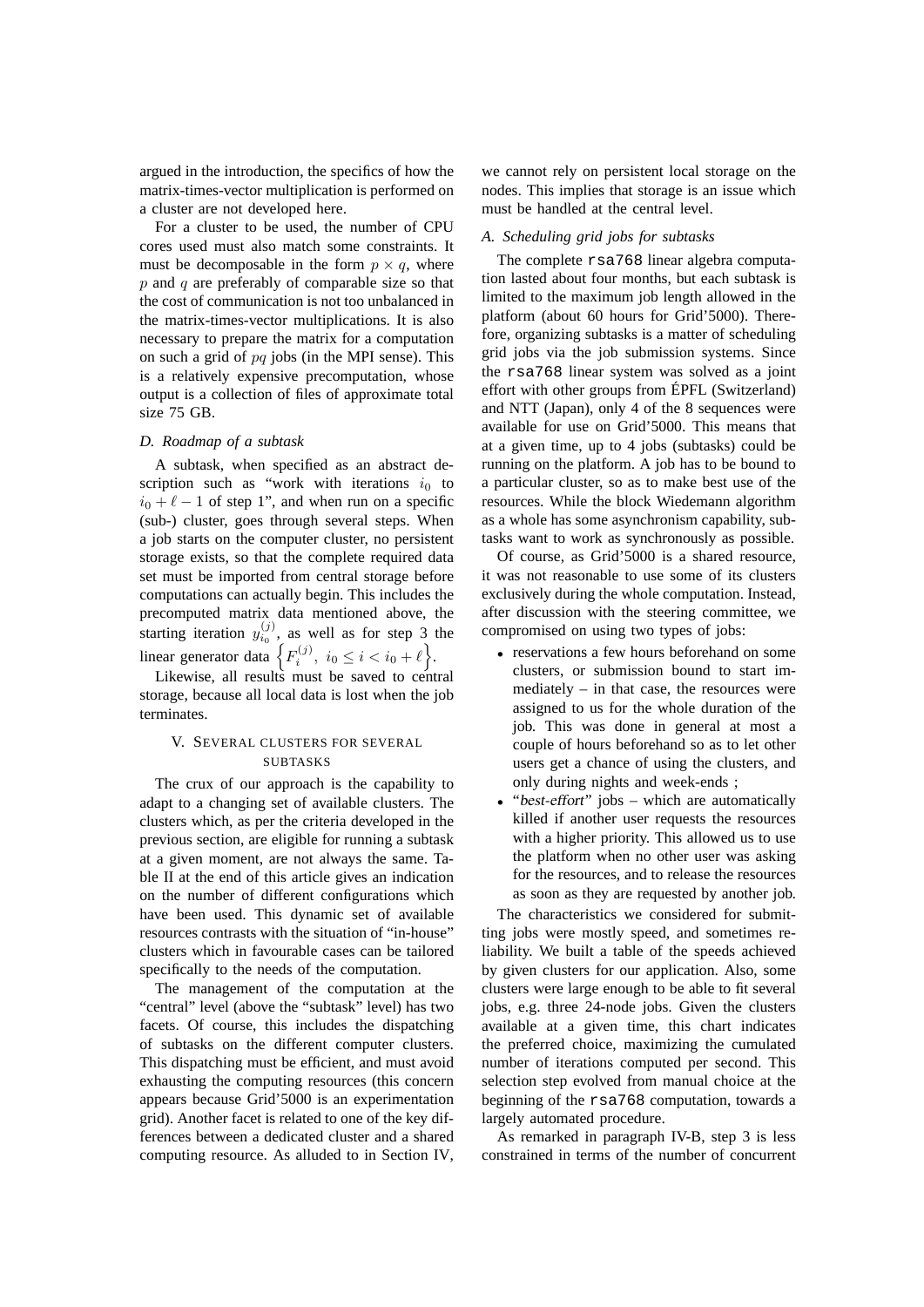| data                      | size    | output from | input to  |  |  |
|---------------------------|---------|-------------|-----------|--|--|
| Input matrix              | 105 GB  | none        | balancing |  |  |
| Balancing                 | 75 GB   | balancing   | $1 + 3$   |  |  |
| Vectors $y_i^{(j)}$       | 1.43 GB | $1 + 3$     | $1 + 3$   |  |  |
| Matrices $a_i^{(j)}$      | 8 kB    |             | 2         |  |  |
| Matrices $F_i^{(j)}$      | 4 kB    | 2           | 3         |  |  |
| $S_{i_0i_0+\ell-1}^{(j)}$ | 12 GB   | 3           | none      |  |  |

Table I

FILES USED WITHIN THE COMPUTATION. STEPS 1, 2, 3 REFER TO THE BLOCK WIEDEMANN STEPS. STEP 2 IS NOT COMPUTED ON THE GRID PLATFORM.

jobs running, therefore the optimization is relaxed. This implies that clusters which are *a priori* much slower than others, notably by lack of a fast interconnect, can become of some use.

Including "best-effort" jobs in the computation is by no means obvious. It relies on the possibility of achieving quick startup times and efficient periodic checkpoints through the use of adequate storage. This is explained in the following paragraphs.

#### *B. Storage points, data sets, and transfers*

Terabytes are cheap. However, terabytes of efficient, fast storage, near computing resources, are considerably more expensive to install and to maintain. We elected to aim at carrying out the rsa768 computation with a limited amount of storage close to the computing resources, while offloading to servers outside of Grid'5000 most of the data which was not meant to be reused shortly. We thus consider three classes of storage points. The first class is the set of compute nodes, which have no persistent local storage. They do however have access to Grid'5000 storage servers, which form the second class. Storage on these servers is persistent and available, but there is no reason to overuse it – we have been allowed a reasonable quota of 500 GB on three storage points, partially redundant. These servers are accessible (with reasonable throughput) from all compute nodes, but not from outside of Grid'5000 without tunnels. Storage servers are not meant to run computations. The last class is storage outside of Grid'5000. Sky is the limit here, as we have typically used a handful of large disks on desktop machines. These machines can access Grid'5000 storage nodes with SSH tunnels, and have CPU power for small tasks (checks, assembling files).

The data sets have been described in Section IV and are listed also in Table I. An important remark is that the precomputed matrix data adapted to one cluster size weight 75 GB. Therefore, for the amount of required data to remain reasonable, we chose to restrict to splittings  $8 \times 8$ ,  $12 \times 12$ ,  $14 \times 14$ , and  $16 \times 16$ ; this already requires 300 GB of storage, which need to be available on the storage nodes because at any job startup, one of these data sets must be imported. This restricts the available cluster sizes, while still offering a reasonable variety of possible configurations.

Once started, a job must import its input data, begin the computation, optionally save its results periodically, and if possible trap a notification of approaching termination so as to get time to save a last checkpoint and the corresponding data.

The input data to be imported is the 75 GB precomputed balancing data, the starting vector  $y_i^{(j)}$ , and for step 3 the relevant linear generator file  $F^{(j)}$ . How to import these files ? The question of how *not* to do it is easily settled. Compute nodes have access to site storage via the NFS protocol, but the data throughputs are bad. After having tried several options, we chose the following solution:

- On each of the storage nodes on which we had a storage allowance, an rsync daemon listens on a custom port. This daemon, in order to limit the load on the machine, honors only a limited number of concurrent requests using the max connections parameter. The storage node from which a compute node tries to import a given file is selected at random. The compute node keeps trying servers at random until one accepts its request.
- An optimization is useful in the case where several jobs of identical size are expected to run at a given site (quite frequent within step 3). Each node holding a local copy of some submatrix file announces it with a phony symbolic link on the NFS partition (the link target being the node name), and listens with an rsync daemon on the same usual custom port. Compute nodes willing to retrieve the same file have therefore a way to first check for the availability of the corresponding file. This optimization helped reducing the data import times dramatically, when applicable of course.

Once the data file has been imported, computations can start. The key question is when and how to trigger saving of intermediate checkpoints and results. Triggering one checkpoint implies the production of an amount of data equal to:

- 1.43 GB +  $8\ell$  kB within step 1, where  $\ell$  is the distance to the previous checkpoint.
- 1.43 GB + 12 GB within step 3, irrespective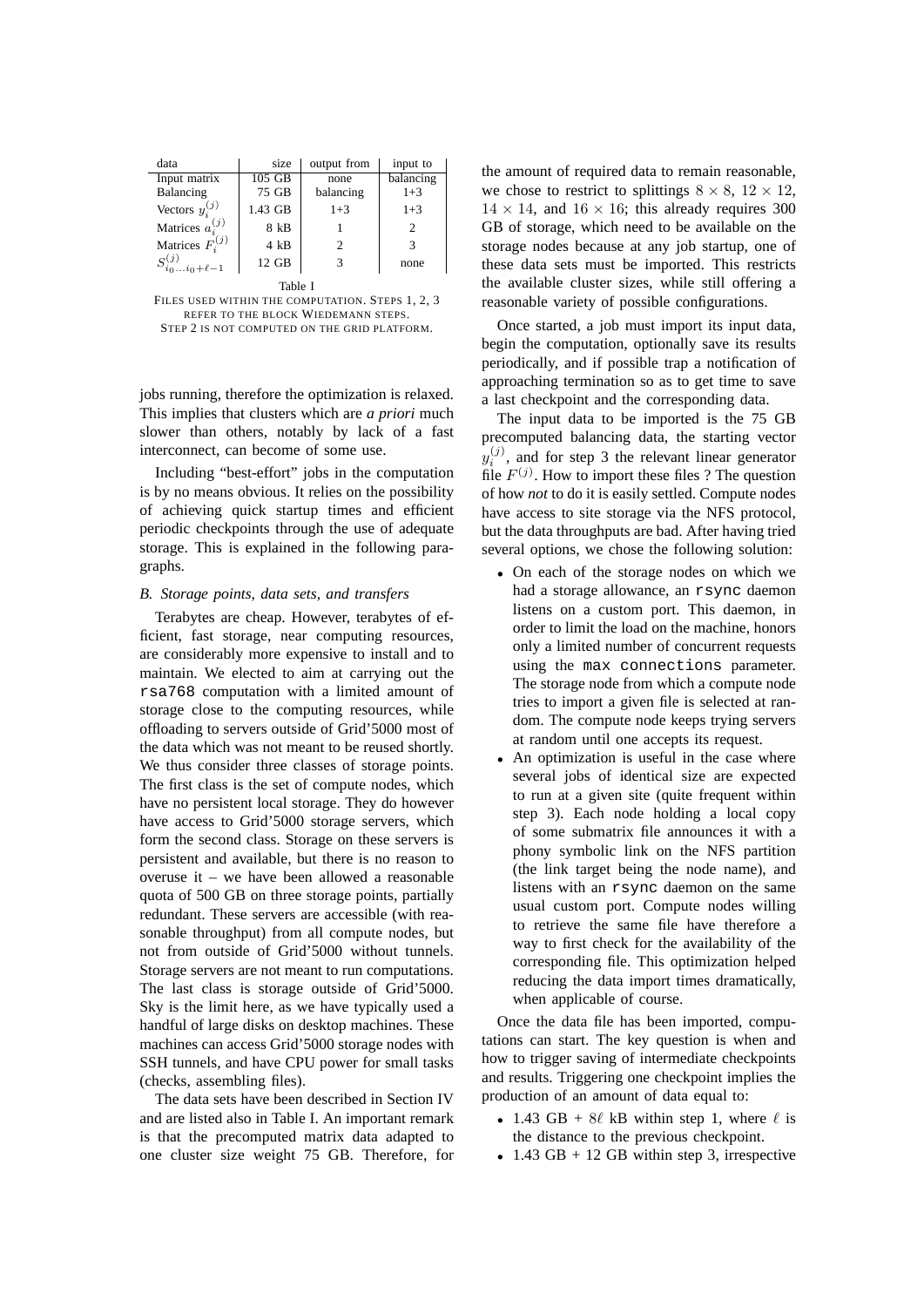of the distance to the previous checkpoint.

The choice of the checkpoint frequency is related to the lifetime of a job. Bar possible errors, this lifetime is decided at submission time, typically several hours, e.g. 12h. The lifetime of a best-effort job is unpredictable (and can be arbitrarily small). We used the following rules:

- Always trigger a checkpoint at least at multiples of 4096 iterations.
- For best-effort jobs, trigger periodic checkpoints so as to avoid losing the output of long-running jobs. We chose an 80 minutes period.
- Trigger a checkpoint 10 minutes (for step 1) to 20 minutes (for step 3) before job end.

Saving of checkpoint data and results by compute nodes to storage servers was done with the same rsync scheme that was used for importing input data. However, since saving results has higher priority than importing data, we used a second rsync port, with a larger number of allowed connections. Each storage server had thus typically 4 to 8 maximum outbound connections, and 8 to 12 maximum inbound connections.

It must be noted that the aggregated bandwidth consumed by saving checkpoints in step 3 can be quite considerable if the grid platform is used at the peak of its possibilities. For the rsa768 computation, up to 15 concurrent subtasks could run during step 3. Assuming all are run by besteffort jobs, the total amount of data produced reaches in such a case about 40 MB/s on the whole grid. Depending on which kind of data path has to absorb this traffic (e.g. by offloading the data to remote servers), this can be an issue. This "peak" problem has not occurred in the course of the rsa768 computation. As a partial solution, assembling the partial sums of step 3 (replacing  $S_{a...b-1}$  and  $S_{b...c-1}$  by their sum  $S_{a...c-1}$ ) can be done from within the grid platform, which avoids the possibly slower link from the grid platform to the outside. To do so, we first need to gain confidence in the partial sum files, which is the purpose of the following section.

#### VI. LIVING WITH ERRORS

The amount of data computed requires that some checks for data integrity be performed. It turns out that it is possible to do such checks with the block Wiedemann algorithm quite easily.

Step 1 checks boil down to verifying that  $(a_i^{(j)})_{i=i_0...i_0+\ell-1}$  and  $y_{i_0+}^{(j)}$  $\psi_{i_0+\ell}^{(J)}$  are both consistent with the vector  $y_{i_0}^{(j)}$ . We do this check for constant

length  $\ell$ , such that all the iterates whose index is a multiple of  $\ell$  are saved (given the checkpoint frequencies indicated above, we choose  $\ell = 4096$ ). For this check, we fix a dimension  $\mu$  arbitrarily (e.g.  $\mu = m$ ), and precompute random  $\mu \times m$ matrices  $r_0, \ldots, r_{\ell-1}$ , as well as the vectors  $tV_r =$  $\sum_{k=0}^{\ell-1} r_k \, {}^t x M^k$ , and  ${}^t C_\ell = {}^t x M^\ell$ . Computing vectors  $V_r$  and  $C_\ell$  has a mild computational cost. The check is whether  ${}^tV_r y_{i_0}^{(j)} = \sum_{k=0}^{j-1} r_k a_{i_0}^{(j)}$  $\binom{(J)}{i_0+k}$ and also whether  ${}^tC_\ell y_{i_0}^{(j)} = {}^txy_{i_0}^{(j)}$  $\chi_{i_0+\ell}^{(J)}$ . This check is only a dot product, and can be done with very limited resources. Errors are detected with satisfactory probability.

For step 3, a similar procedure can be used to check that a partial sum  $S_{(i_0...i_0+\ell-1)}^{(j)}$  is valid. This check does not require that the length  $\ell$ be fixed beforehand. This is particularly handy because the partial sum files turn out to be very large, and the need to assemble them into files of equal sizes, but representing a larger work length  $\ell$ , is desired. This can be done only if the different partial files are validated. The check is done as follows. Pick an arbitrary small integer  $\delta$ , such that  ${}^t x M^{\delta}$  has no zero coordinate. The check is the following:

$$
{}^{t}xM^{\delta}S_{(i_{0}...i_{\ell}-1)}^{(j)} = \sum_{i=i_{0}}^{i_{0}+\ell-1} a_{i+\delta} {}^{t}F_{i}^{(j)}.
$$

This check is fast and accurate enough for our purposes. As for the previous check, performing the verification is not expensive.

During the computation, some true errors have been detected using these checks. Running out of storage space was the principal source of errors. Data files were truncated in such occasions, or corrupted with blocks of zeroes. On a computation of this scale, the error-checking procedures described above were very efficient at detecting such events.

## VII. CONCLUSION

The main unknown associated with the rsa768 computation was whether the linear algebra would be doable with reasonable expenses and resources. While it was not obvious at first, and triggered many obstacles, we succeeded in proving that a distributed platform such as Grid'5000, despite being composed of a variety of clusters with different CPU and network interconnects, provided an effective answer. We were able to use 6 different clusters on Grid'5000, with 16 different configurations, as is illustrated by the timing results in Table II. Most unexpectedly, we were also able to adapt to the constraints of